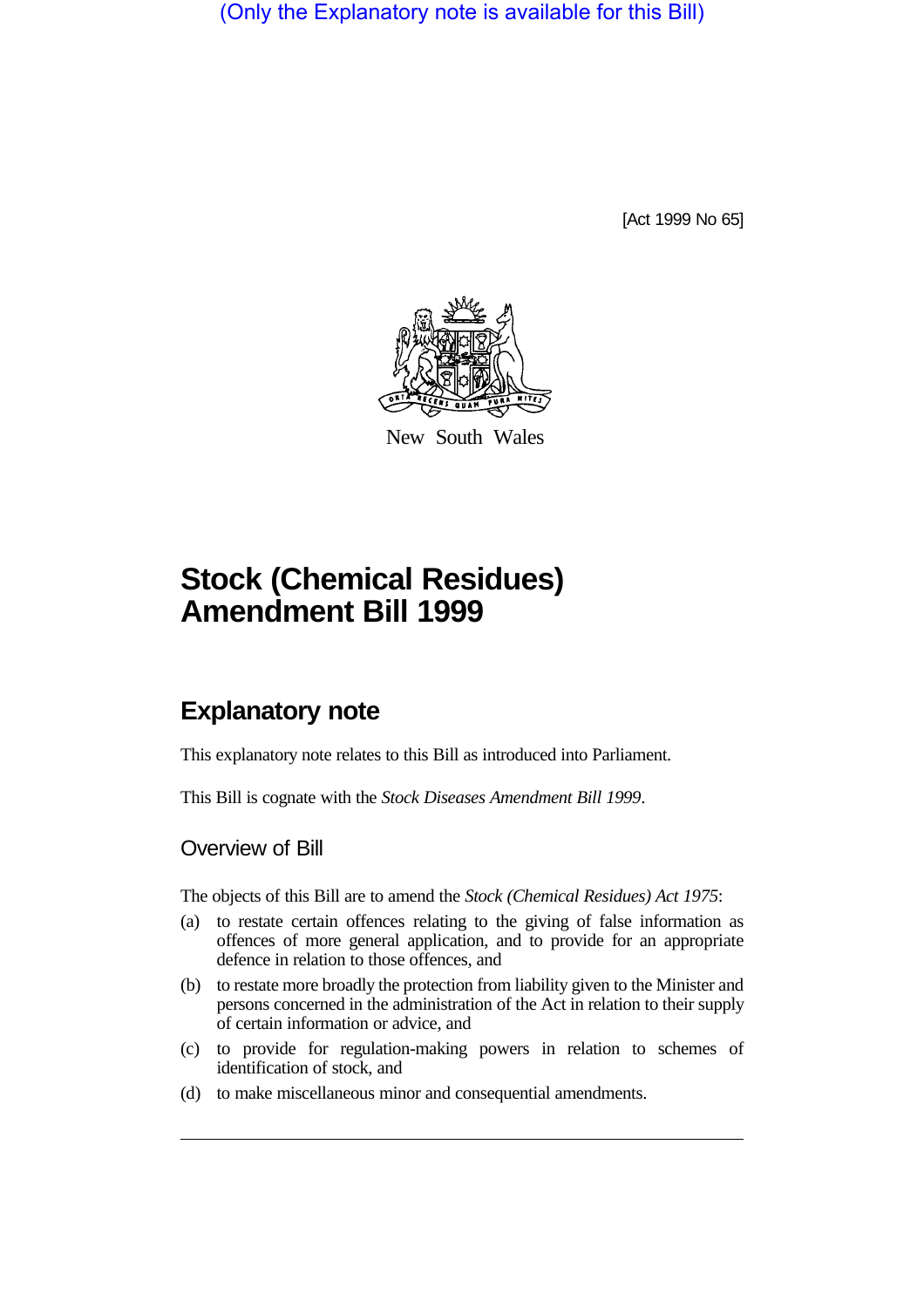Stock (Chemical Residues) Amendment Bill 1999 [Act 1999 No 65]

Explanatory note

#### Outline of provisions

**Clause 1** sets out the name (also called the short title) of the proposed Act.

**Clause 2** provides for the commencement of the proposed Act on a day or days to be appointed by proclamation.

**Clause 3** is a formal provision giving effect to the amendments to the *Stock (Chemical Residues) Act 1975* set out in Schedule 1.

### **Schedule 1 Amendments**

**Schedule 1 [1]** broadens existing offences in section 12D of the Act that prohibit the giving of false information by any person in connection with an application or otherwise under the Act or in the course of or in connection with the sale or disposition of any stock.

Proposed section 12D (1) provides that it is an offence for a person, in making a statement or providing information for the purposes of the Act, to make a statement or provide information to any other person that is false or misleading in a material particular. Proposed section 12D (2) provides that it is an offence for a person, in connection with a sale or disposition or proposed sale or disposition of stock, to make a statement or provide information in relation to certain matters (concerning the presence or absence of chemicals in stock, carcasses or land, whether stock are chemically affected, any matter relevant to an assessment of the likelihood of chemical residues in stock, or any other matter prescribed by the regulations) that is false or misleading in a material particular.

Under the proposed amendments, in proving the offences it will not be necessary to establish an intention on the part of the defendant to deceive any person, but proposed section 12D (3) provides for an appropriate defence in respect of both offences.

**Schedule 1 [2]** restates more broadly the extent to which the Minister and any persons concerned in the administration of the Act are protected from liability for furnishing information or advice. Under the proposed amendment, those persons are protected from liability in respect of information or advice given by them in relation to the presence or absence of chemicals in stock, carcasses or land.

**Schedule 1 [3]** and **[4]** provide for a regulation-making power in relation to schemes of identification of stock.